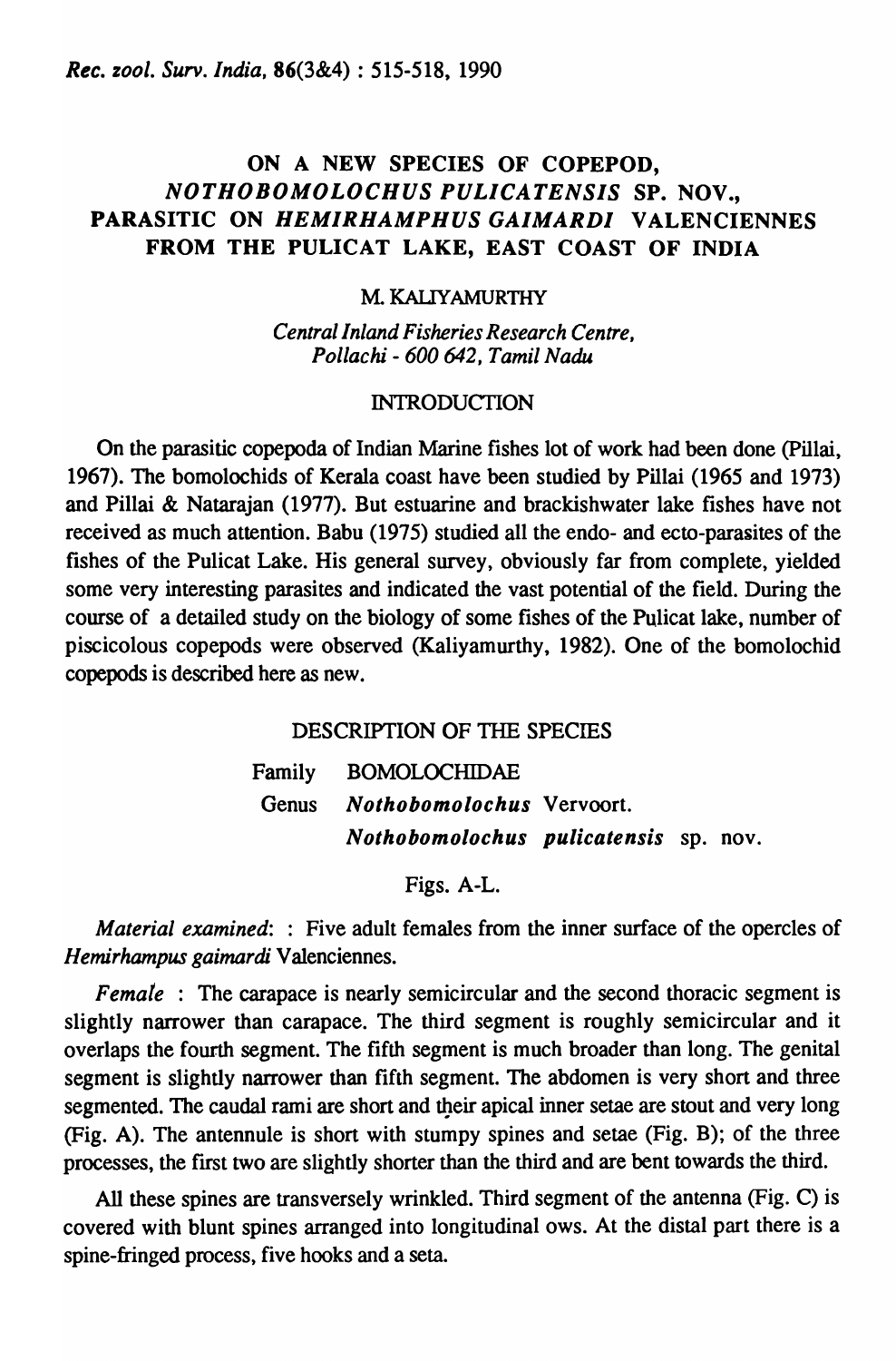

Figs. A-L. *Nothobomolochus pulicatensis.* A, female, dorsal view; B, antennule; C, antenna; D, maxilliped; E, mandible; F, maxillule; G, maxilla; H, leg-1; I, leg-2; J, leg-3; K, leg-4; L, leg-5.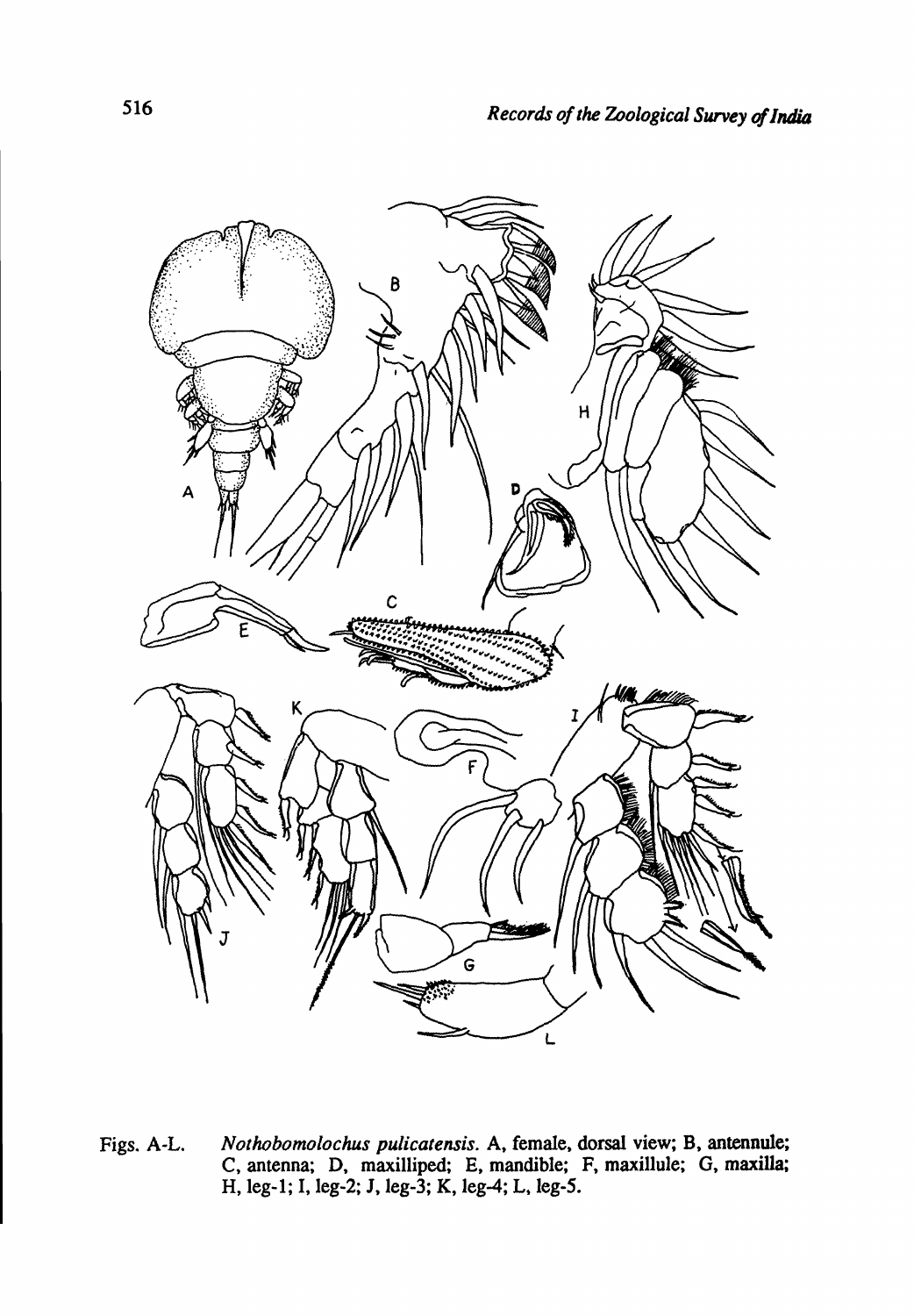The mandibles have upwardly curved blades with smooth edges (Fig. E). Maxillule has two large and one slightly smaller setae (Fig. F). The pragnath is rounded and smooth. Maxilla has two barbed blades and a small spine (Fig. G). Maxilliped is very characteristic and is triangular with a broad base (Fig. D). The claw is slender and slightly curved. The outer apical seta is chitinised, curved and spine like.

The segmentation of the endopod of first leg is not clear (Fig. H). The exopod carries two short spines and six setae. The outer margin of the first and second segments of endopod is hairy, and they have an inner seta each. The third segment carries five setae.

The outer margin of the frrst segment of exopod of second leg (Fig. I) is hairy with a single spine minutely barbed on the outer side. The second segment carries one outer spine and an inner seta. The last segment has four spines and five setae. The outer margins of the endopodal segments are hairy. The frrst segment has one seta, the second two and third three setae and two spines.

The first exopod segment of the third leg (Fig. J) has an outer spine. The second segment has one outer spine and an inner seta, and the third segment bears three spines and four setae. The endopodal segments one and two carry one inner seta each. The last segment has two setae and two small spines.

The first segment of the exopod of fourth leg (Fig. K) carries one spine, the outer side of which is serrated. The second segment carries one outer spine and an inner seta, while the third segment has three spines and five setae. The first segment of endopod has an inner seta, the second one is naked and the third carries three spines, the middle one being the longest.

The fifth leg (Fig. L) is narrow with a tappering end and has three spines and one seta. At its distal end a patch of spinules is seen.

*Total length* : 1.5 mm.

## DISCUSSION

*N. pulicatensis* sp. nov. has a very characteristically short and broad body. There is a general reduction in the number of setae on the appendages. Second segment of endopod of fourth leg is completely devoid of setae. The shape of the maxilliped is triangular with a broad base and its apical outer seta is chitinised into a curved spine-seta, which is very peculiar to this species. All these characters clearly distinguish *N. pulicatensis*  from the known species of *Nothobomolochus.* The wrinkled appearance of the three spines arming the antennule gives a remote resemblance to *N. denticulatus.* 

#### SUMMARY

*Nothobomolochus pulicatensis* sp. nov. parasitic on *H emirhamphus gaimardi* in the